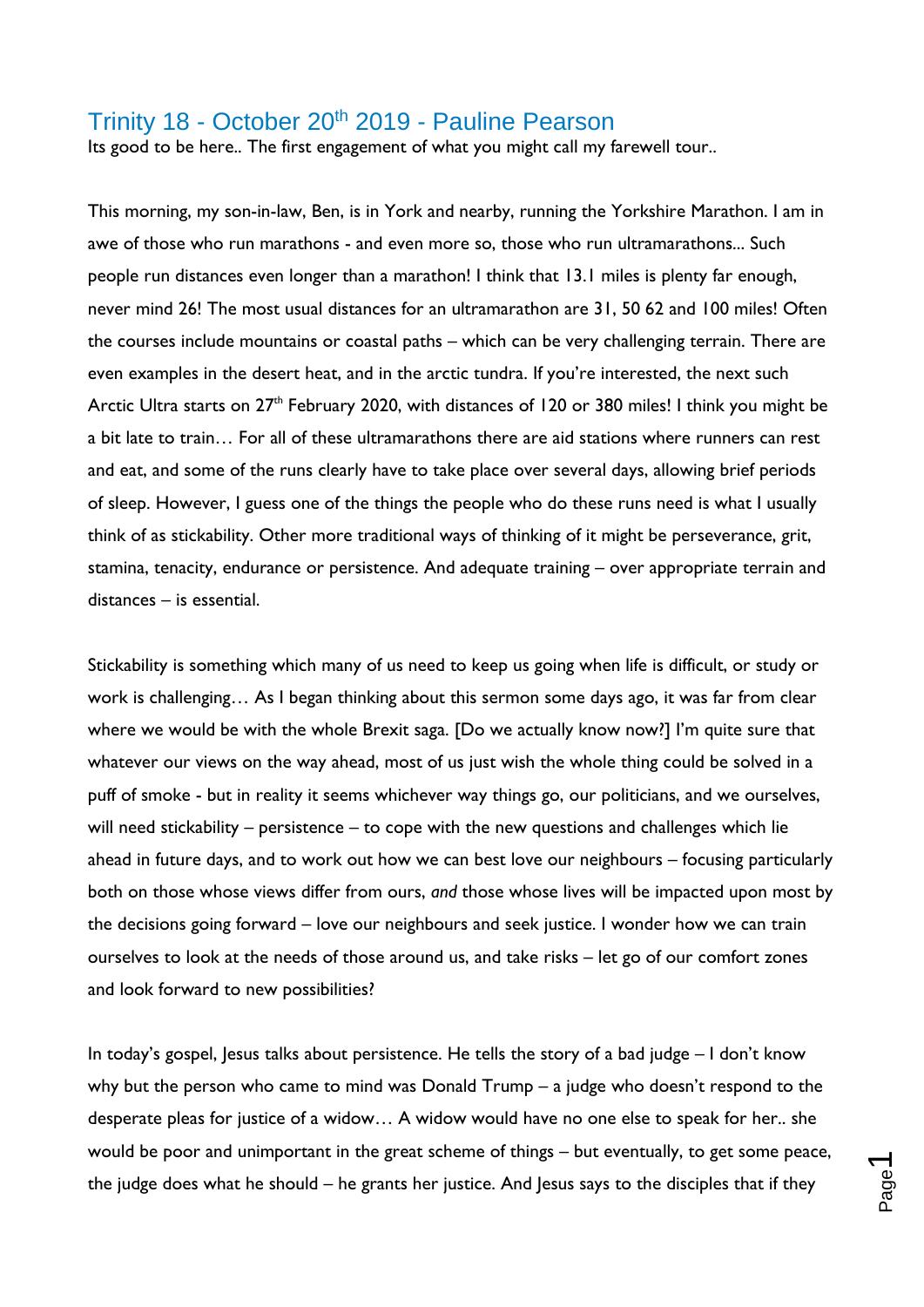think about the behavior of this demonstrably lazy and unjust judge – who in the end does the right thing – how much more they should expect of God when they pray. And yet – he asks – will the Son of Man find faith here on earth? Do we really see prayer as likely to be answered with justice?

Prayer is defined by writers and mystics in many ways: -*Mahatma Gandhi* said Prayer is not asking. It is a longing of the soul. - *Mother Teresa* said God speaks in the silence of the heart. Listening is the beginning of prayer. -*Teresa of Avila* writes Prayer is nothing else than being on terms of friendship with God. *John Wesley* said I have so much to do that I spend several hours in prayer before I am able to do it. Because all these people, all holy in their own ways, make it sound easy, we don't usually think about prayer as challenging terrain - but it is.

There are many things that distract us - take our eyes off what we are doing and focus us somewhere else. Maybe our minds wander on to the priority of that deadline – or the meal we need to prepare – and the people and places we want to hold up for God's love and justice fade into the background. Maybe we are so pressured by lack of time or so focused on what we want from God that we present Him with a detailed shopping list, and forget to make time to listen. In Paul's words to Timothy, we often find ourselves with 'itchy ears': Listening to other people who tell us what justice looks like – perhaps journalists and commentators - and forgetting to listen to God, and to watch for God's justice.

But we must learn to be persistent. If you don't cover the distance during training, and build up to it on a systematic schedule, you will find it hard even to do a half marathon, let alone more. Just as distance runners must train to be able to complete their race, so we need to work to build up our confidence and capacity for serious prayer. One way in which many people do this is by adopting a daily pattern of prayer – that might start with a quite informal conversation with God as you listen to the news each morning, or review your day last thing at night, and perhaps move on to more formal frameworks like prayer during the day, or morning and evening prayer. Then, perhaps prayer will become a habit – a continuing conversation with God throughout the day, in which we recognize the landmarks, and have practiced listening to – and watching for - God, and turning away from the alternatives which come our way…

Then, as we look for a way forward to truly love our neighbours in our fractured society, as we take risks and seek to let go of our comfort zones and look forward to new possibilities, we will